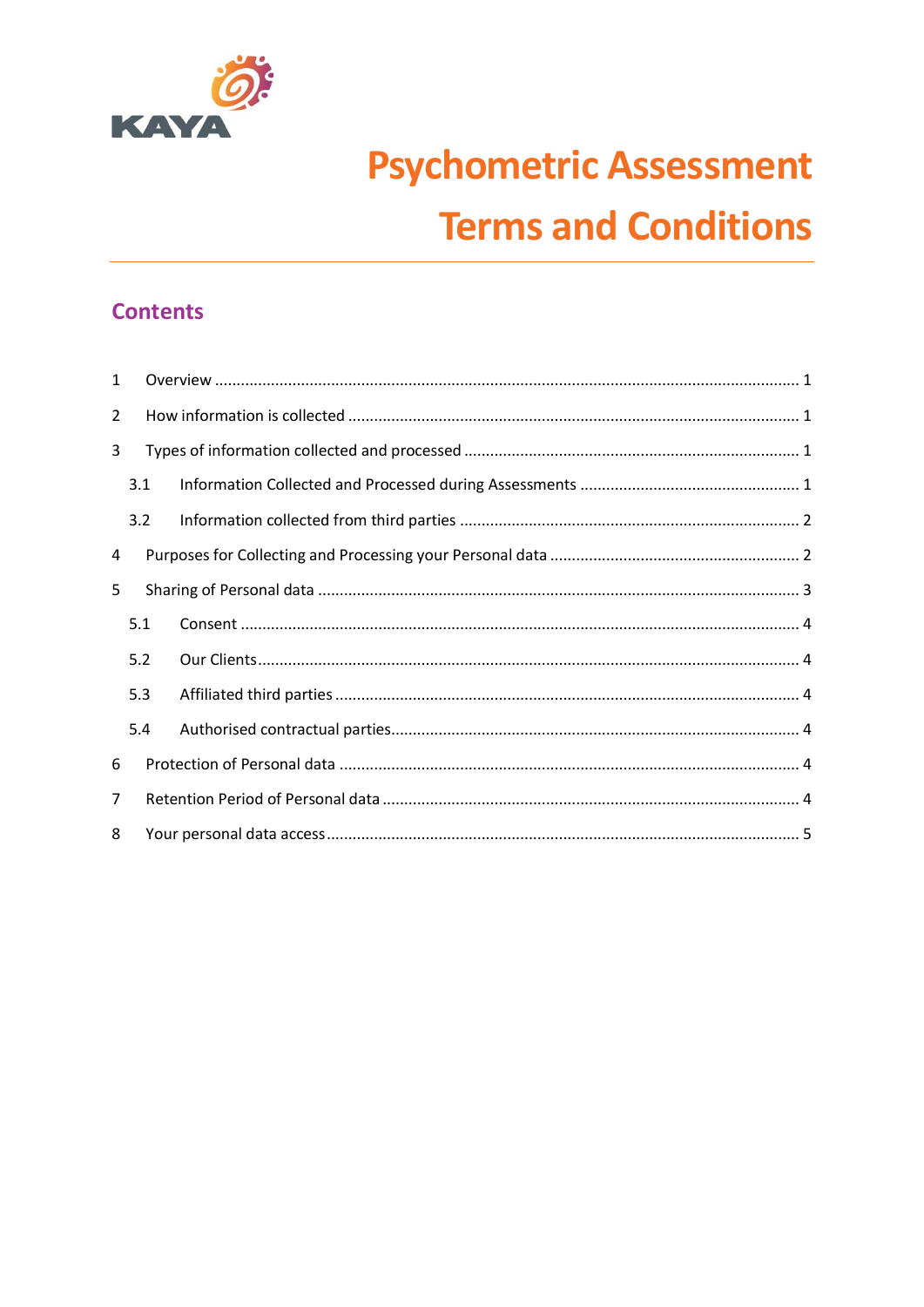## <span id="page-1-0"></span>**1 Overview**

At Kaya Consulting we recognize the importance of privacy and are committed to protecting the confidentiality and integrity of all personal data in compliance with applicable data protection laws in all the countries where we operate. This Privacy Policy ("Policy") explains how we ("Kaya Consulting") collect and process your personal data as well as the purposes for which such collection and processing are done. This Policy applies to any individual whose personal data is submitted and processed by Kaya Consulting and via our websites. We reserve the right to update this Policy at any time.

# <span id="page-1-1"></span>**2 How information is collected**

We collect personal data about individuals who provide responses ("Participants") in any of our psychometric assessments ("Assessments") at the request of a Client ("Client"). You may give us personal data by filling in forms on our websites [\(https://www.thekayagroup.com,](https://www.thekayagroup.com/) [https://www.wellbeingindicator.com/\)](https://www.wellbeingindicator.com/), by corresponding with us by phone, email or otherwise, or as you may be invited by us or our Client to complete an Assessment.

You may provide personal data to us when you register to use our Website, use the Online Assessment System, complete one of our Assessments (including pen-and- paper formats), subscribe to our newsletter, complete a survey, report a problem with our Website, submit an information request, or otherwise communicate with us.

Clients may provide personal data about Participants that have been nominated to undertake an Assessment. This information may include the Participant's name, email address, date of birth (where applicable) and other contact details. Participants may also provide this information directly to us.

# <span id="page-1-2"></span>**3 Types of information collected and processed**

### <span id="page-1-3"></span>**3.1 Information Collected and Processed during Assessments**

When participating in an Assessment or completing questions online on our Website and/or using the Online Assessment System, we will ask the Participant to provide responses that may constitute personal data. All personal data collected from the data is necessary to fulfil the service selected by the candidate or client. All data collected shall not be excessive or unnecessary to the fulfilment of the service and will be stored for an appropriate amount of time.

We categorise such personal data as follows:

• "Identification Data" which means information such as your name, email address and other contact details. You must provide Identification Data for us to administer the Assessment, provide results to the Client as well as for purposes explained in this policy. In the South African context, identity numbers are used as a unique identifier by some of the Assessment Providers and this data is required to administer certain assessments where applicants can only complete an assessment once in their lifetime.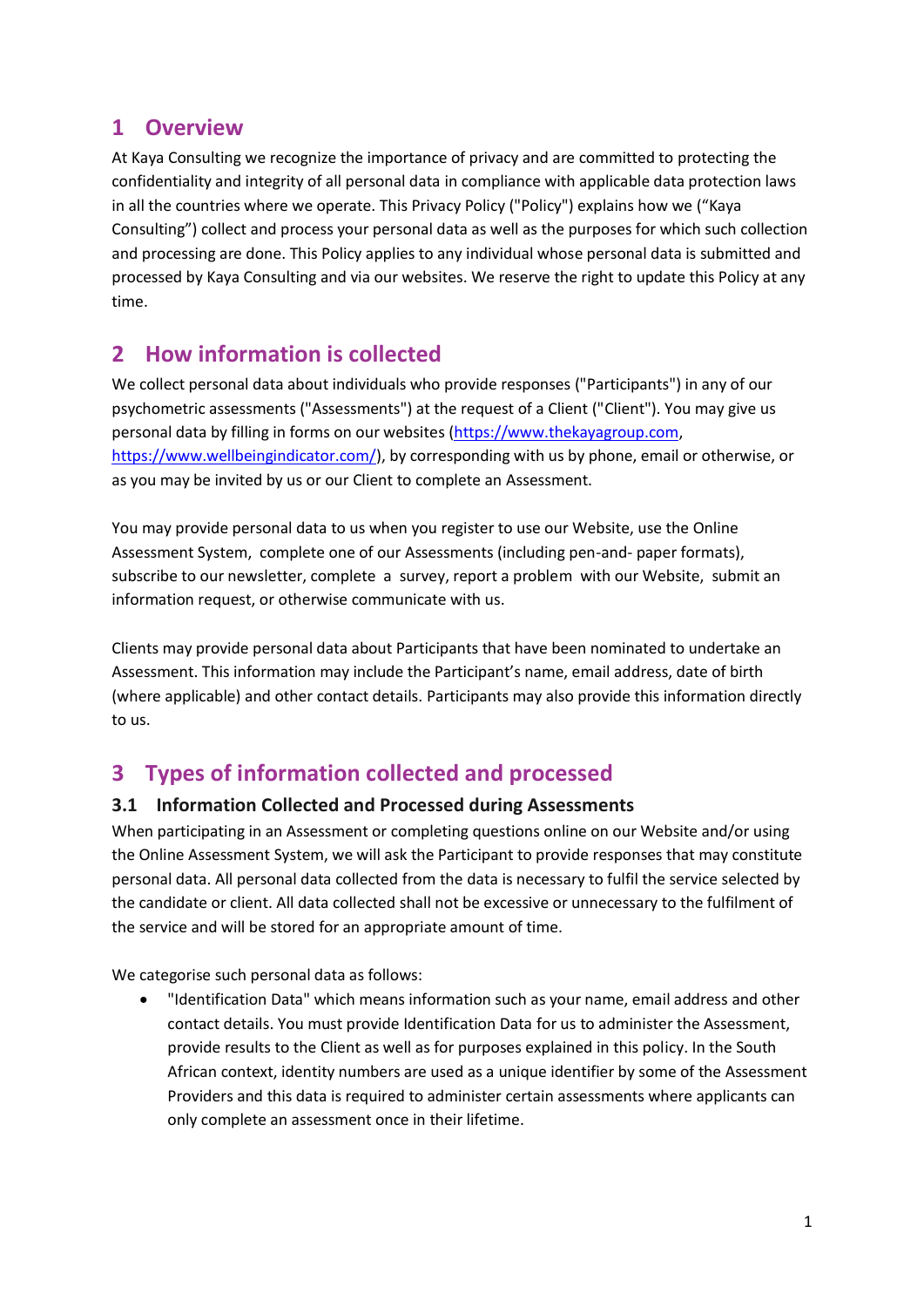- "Assessment Data" which means your responses in Assessments. This may include, or may allow us to deduce, information such as motives; talents; aptitudes; competencies; interests; and behaviour in the workplace.
- You will be required to provide a response to some (if not all) of the questions within the Assessments. If you do not provide a response to certain questions within the Assessment, you may not be able to proceed to the next section or it may affect your Assessment score.
- "Research Data" which means responses to questions about you and which may include information such as:
	- o gender;
	- o age;
	- o racial or ethnical orientation; cultural background; qualifications;
	- o work experience; and
	- o details regarding employment, responsibilities and work.
	- o "Special Category of Personal Data" means data that are also Research Data that could be collected for research purposes that are protected under data protection laws in various countries and might be required to be revealed by country specific anti-discrimination legislation and/or affirmative action legislation and fairness monitoring. This is specifically the case in South Africa.

You do not need to provide Research Data to us. This information is entirely voluntary and you may elect to respond to questions related to Research Data by selecting the "I prefer not to respond" option in an online form.

Your ability to complete an Assessment will not be affected by your choice not to provide such Research Data, nor will this choice affect your Assessment results. There may be circumstances where country and/or race and/or gender norms are used in the scoring of the assessments and Research Data has to be used for such instances. Since the reason for undergoing an Assessment is to test your suitability for purposes of employment or development, the presence or absence of the Research Data might, however, influence certain talent decisions about you if there are any country specific legislation such as affirmative action measures or employment opportunity monitoring requirements.

#### <span id="page-2-0"></span>**3.2 Information collected from third parties**

To provide a full service to our Clients, we have partnered with various assessment providers around the globe who each have different assessments. Depending on the Client's requirements, we may need to make use of these different assessments and as a result, we may obtain your Assessment Data compiled by these assessment providers. Information obtained in this way will be treated in accordance with this Policy.

## <span id="page-2-1"></span>**4 Purposes for Collecting and Processing your Personal data**

We will use personal data about Clients, Participants, and other users of our website in the course of our legitimate interest in providing Services for the following purposes: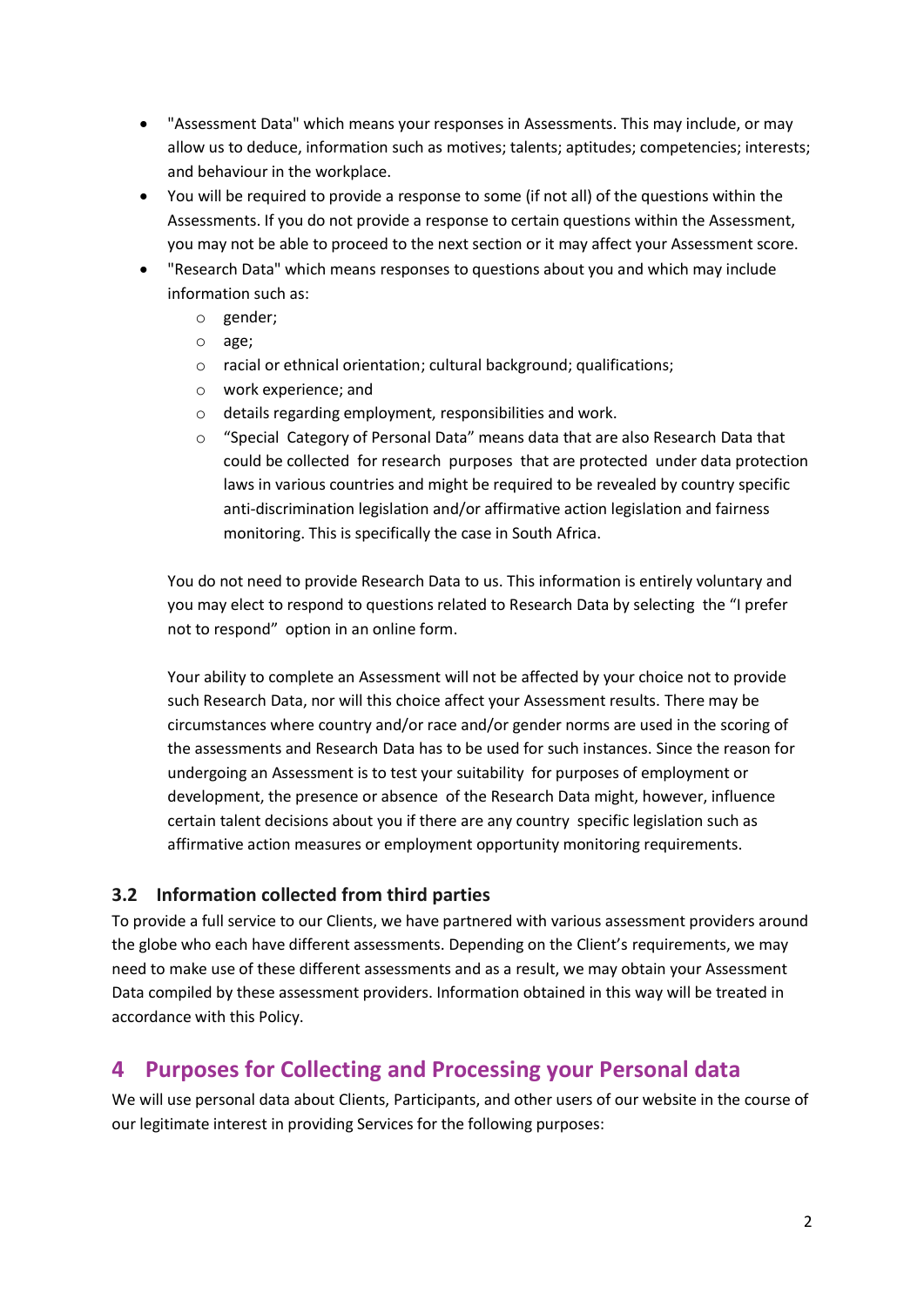- In the case of Clients: to fulfil our obligations arising from any contracts entered into between the client or client representative and us, and to provide you with the information, products and Services that you request from us and billing you for the products and Services provided; to provide you with information about further Assessments, reports and services; to notify you about changes to our Services; to ensure that our Website is presented in the most effective manner to you.
- In the case of Participants: to administer assessments and for our internal operations, including troubleshooting, data analysis, testing, research, statistical and survey purposes.

We process Identification Data and Assessment Data provided in relation to your Participation in Assessments for the purpose of providing Services to our Clients. This may include processing this data to:

- identify your Assessment and responses;
- assess your aptitudes and preferred working styles;
- produce Assessment reports for our Client who has made this Assessment available to you.

We may process Personal Data for research purposes. We analyse responses in terms of demographic variables such as gender, age and cultural background over time; this is considered best practice and allows us to monitor and improve our Assessments for fairness in use, create benchmark data and validations studies. The Research Data that we collect goes through the process of aggregation and/or anonymisation. The Research Data will be anonymised unless otherwise instructed by Clients in order to use group data as part of their talent management strategies. Personal data will not be individually disclosed to any third parties not covered in a contractual service agreement and contractual relationship. This is included in the individual consent form that the participant completes prior to commencing the assessment process.

We may also process your personal data for the purposes of using and refining Assessment tools, analysis, accounting, billing and audit, administration, enforcing and defending legal rights, systems testing, maintenance and product development, performing our obligations to Participants and Clients whether under contract or otherwise, and to help us in future dealings with you. The Assessment reports and services we provide to our Clients may be used by them for purposes which may include the selection and development of individuals in an employment or human resources context. We may also provide a copy of the Assessment Data to our Clients for use by them for their own internal human resource management purposes. Clients are entitled to use the personal data that we provide to them as part of our Services for their own internal business purposes. Such Clients are obliged to process your personal data in accordance with their own obligations under applicable country specific Data Protection Laws.

## <span id="page-3-0"></span>**5 Sharing of Personal data**

We will not disclose your Personal Data to any third parties unless we need the third party to carry out a specific service such as the provision of online psychometric testing. Any third parties we send personal information from are bound by the same privacy and data protection laws as we are, under GDPR. We will only disclose your Personal Data if we believe in good faith that we are required to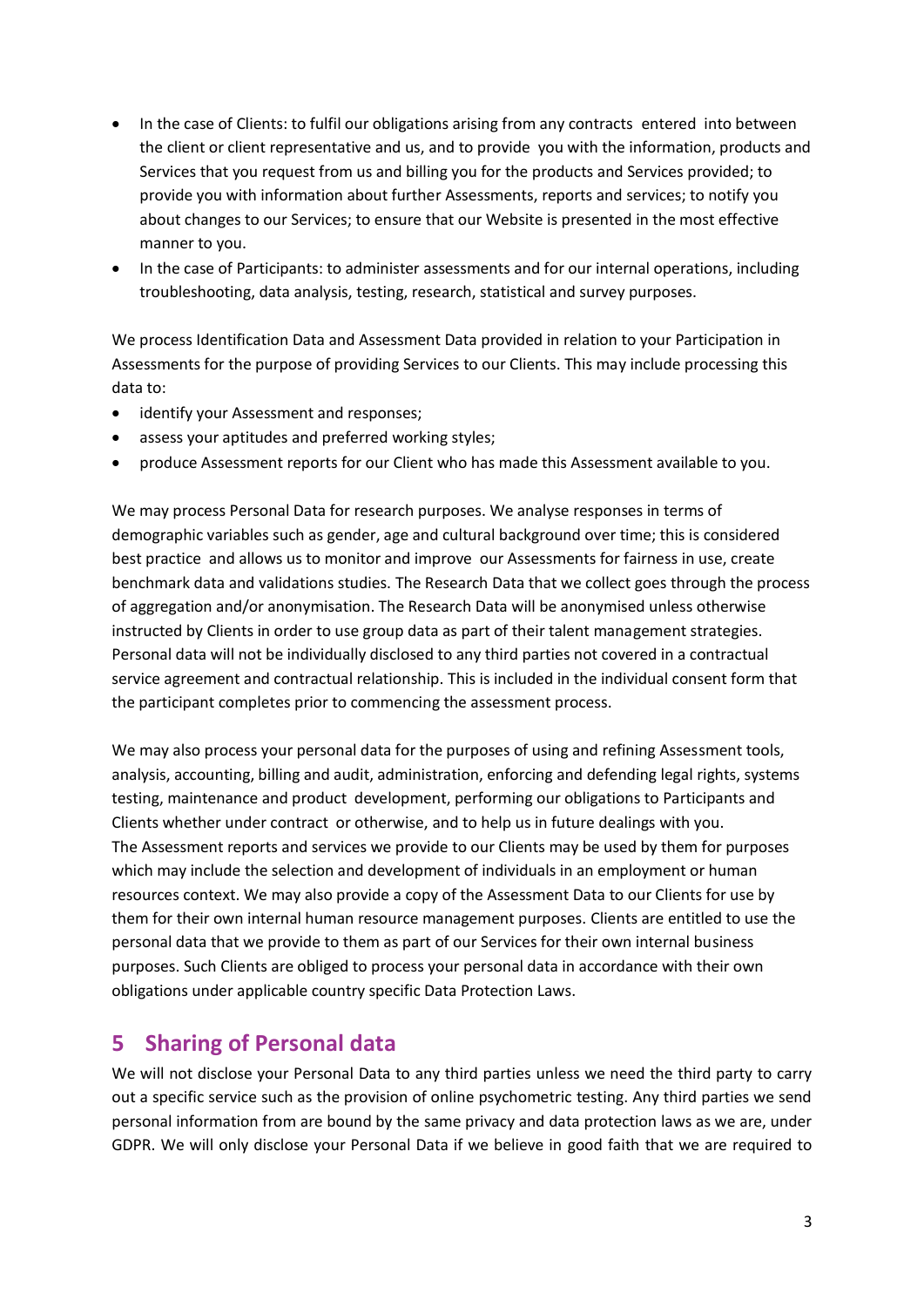disclose it in order to comply with any applicable law, regulation or lawful request, such as a court order.

#### <span id="page-4-0"></span>**5.1 Consent**

We require your consent to process your personal data and sensitive personal data. You will be required to complete either a consent form or by selecting the appropriate section of our online assessment that indicates your consent. Please note that by completing an assessment, you are consenting to the release, transfer and/or other communication of your results to the organisation who commissioned this assessment. For further information on how your results will be used, stored or accessed in this organisation, you can contact the person in this organisation who commissioned this assessment directly.

### <span id="page-4-1"></span>**5.2 Our Clients**

Your personal data will be shared with our Clients in connection with the Assessment(s) in which you have participated. Individual responses may be disclosed to Clients, and an overall Assessment report will be provided to Clients, containing an overall Assessment score and additional comments about your assessment performance.

## <span id="page-4-2"></span>**5.3 Affiliated third parties**

To facilitate the provision of Services to our Clients in the Assessment process, information about you may also be passed to other assessment providers, our suppliers and the suppliers of our assessment providers from time to time, as well as parties who provide administrative, email, technological support, and other professional services to us. Any third parties with whom we share personal data are contractually required to implement appropriate data protection and security measures to protect personal data and are not permitted to use personal data for any purpose other than the purpose for which they are provided with or given access to personal data.

### <span id="page-4-3"></span>**5.4 Authorised contractual parties**

We may also disclose your data to authorised parties covered in the contract, such as a rater in a 360-degree assessment. Raters' individual responses are not disclosed but aggregated results are reported on.

# <span id="page-4-4"></span>**6 Protection of Personal data**

We maintain administrative, technical and physical safeguards to protect against loss, misuse or unauthorised access, disclosure, alteration or destruction of the information you provide when visiting or using our Website.

# <span id="page-4-5"></span>**7 Retention Period of Personal data**

We only store your personal data for as long as is necessary in order to provide assessment results for the Talent Management Intervention contracted, purposes of processing and/or for a period of time that is required of us by applicable law.